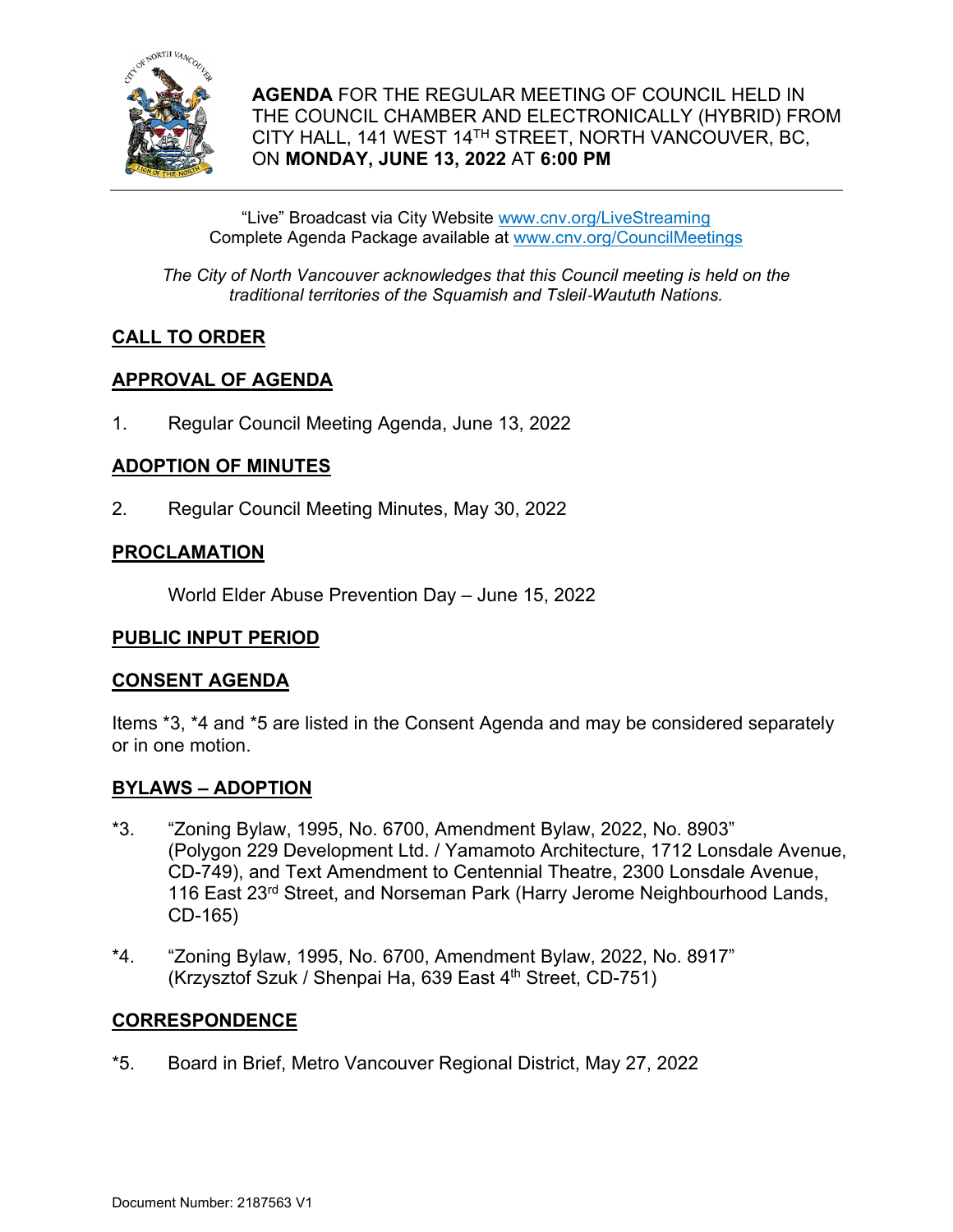### **PUBLIC HEARING / PUBLIC MEETING – 319-333 East 14th Street, 318-332 East 13th Street, 313 East 14th Street, 1304-1324 St. Andrews Avenue, 231 East 15th Street, and 1337 St. Andrews Avenue**

## **BYLAW – THIRD READING**

6. "Zoning Bylaw, 1995, No. 6700, Amendment Bylaw, 2022, No. 8930" (Vancouver Coastal Health / PCL Constructors Westcoast Inc., 319-333 East 14th Street, 318-332 East 13<sup>th</sup> Street, 313 East 14<sup>th</sup> Street, 1304-1324 St. Andrews Avenue, Amendment to CD-551)

### **MOTION**

7. Development Variance Permit No. PLN2021-00016 (231 East 15<sup>th</sup> Street and 1337 St. Andrews Avenue)

## **BYLAWS – FIRST, SECOND AND THIRD READINGS**

8. "Zoning Bylaw, 1995, No. 6700, Amendment Bylaw, 2022, No. 8929" (Bill Curtis / Kuntjoro Architect Inc., 407 West 16<sup>th</sup> Street, CD-754)

*Application considered by Council on May 16, 2022; notice published on June 1 and June 8, 2022.* 

*No Public Hearing held*.

9. "Zoning Bylaw, 1995, No. 6700, Amendment Bylaw, 2022, No. 8928" (Update to Development Permit Guidelines to harmonize language with "Tree Bylaw, 2022, No. 8888")

*Application considered by Council on May 16, 2022; notice published on June 1 and June 8, 2022.* 

*No Public Hearing held*.

### **PRESENTATION**

Report to Our Community – Chair, Library Board, and Chief Librarian

*Information Report, June 1, 2022 – "City Library 2021 Report to Our Community"* 

### **PRESENTATION**

Draft Climate and Environment Strategy – Deputy Director, Planning and Development, and Planner 2, Environmental Sustainability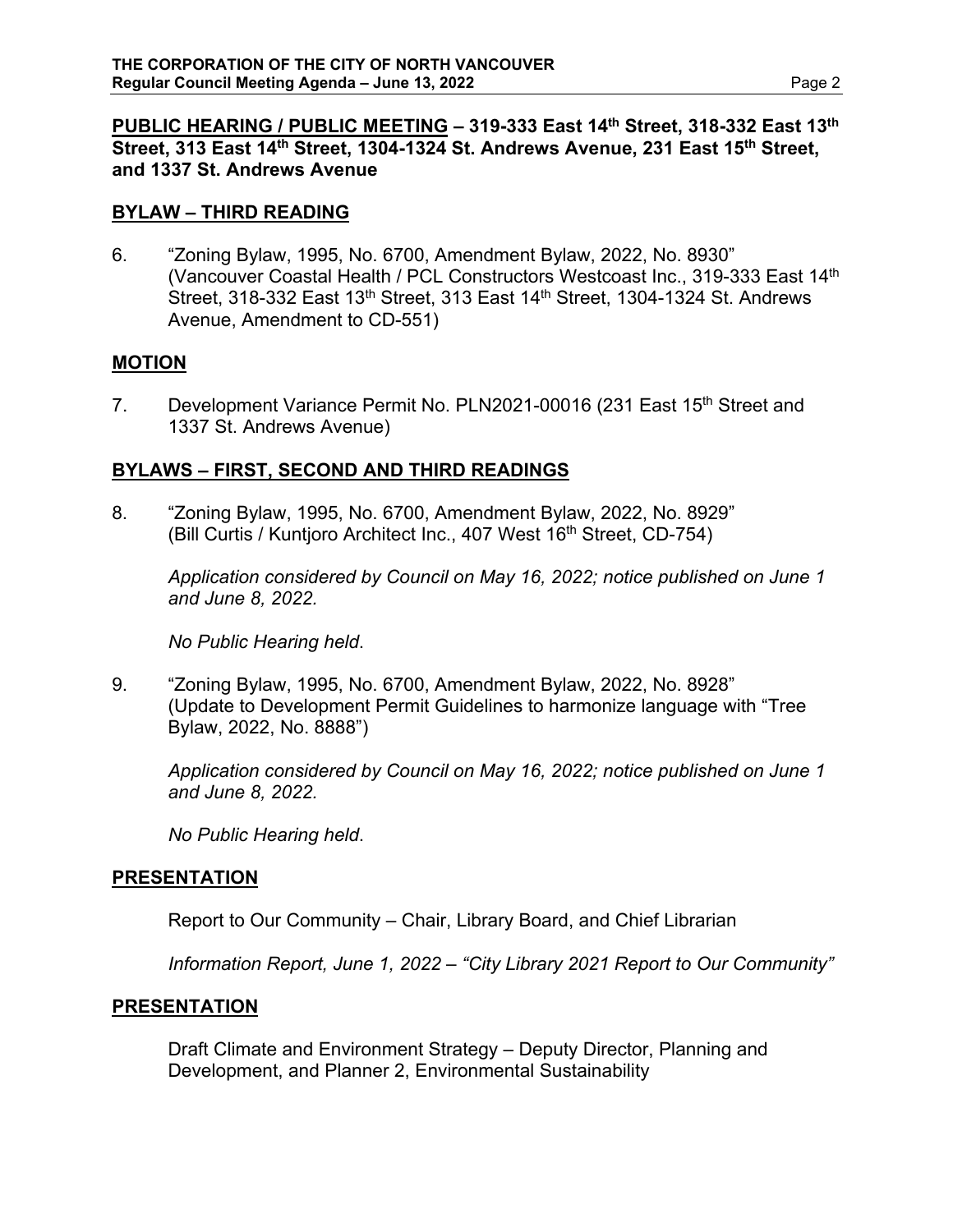## **REPORTS**

- 10. Draft Climate and Environment Strategy
- 11. Termination of Land Use Contracts
- 12. Stratification Application for 837 West 3<sup>rd</sup> Street and 160 Donaghy Avenue
- 13. Rezoning Application: 646 East 4<sup>th</sup> Street (Mehrdad Rahbar / Vernacular Development Corp.)
- 14. Zoning Bylaw Amendment for 800 Marine Drive (Cascadia Green Development)
- 15. Rezoning Application: 124 West 20<sup>th</sup> Street (124 20<sup>th</sup> Street Holdings Ltd. Inc. No. BC1081725 / RHA Architects)

### **BYLAWS – FIRST AND SECOND READINGS**

- 16. "Zoning Bylaw, 1995, No. 6700, Amendment Bylaw, 2022, No. 8898" (124 20<sup>th</sup> Street Holdings Ltd. Inc. No. 1081725 / RHA Architects, 124 West 20<sup>th</sup> Street, CD-746)
- 17. "Housing Agreement Bylaw, 2022, No. 8899" (124 20<sup>th</sup> Street Holdings Ltd. Inc. No. BC1081725 / RHA Architects, 124 West 20<sup>th</sup> Street, CD-746, Rental Housing Commitments)

### **REPORT**

18. Security Alarm Systems Bylaw

### **BYLAWS – FIRST, SECOND AND THIRD READINGS**

- 19. "Security Alarm Systems Bylaw, 2022, No. 8931"
- 20. "Fees and Charges Bylaw, 1993, No. 6383, Amendment Bylaw, 2022, No. 8933" (Security Alarm Systems)

*Information Report, May 31, 2022 – "North Vancouver RCMP Security System Alarm Review"* 

### **PUBLIC CLARIFICATION PERIOD**

### **COUNCIL INQUIRIES / REPORTS**

## **NEW ITEMS OF BUSINESS**

### **NOTICES OF MOTION**

#### **ADJOURN**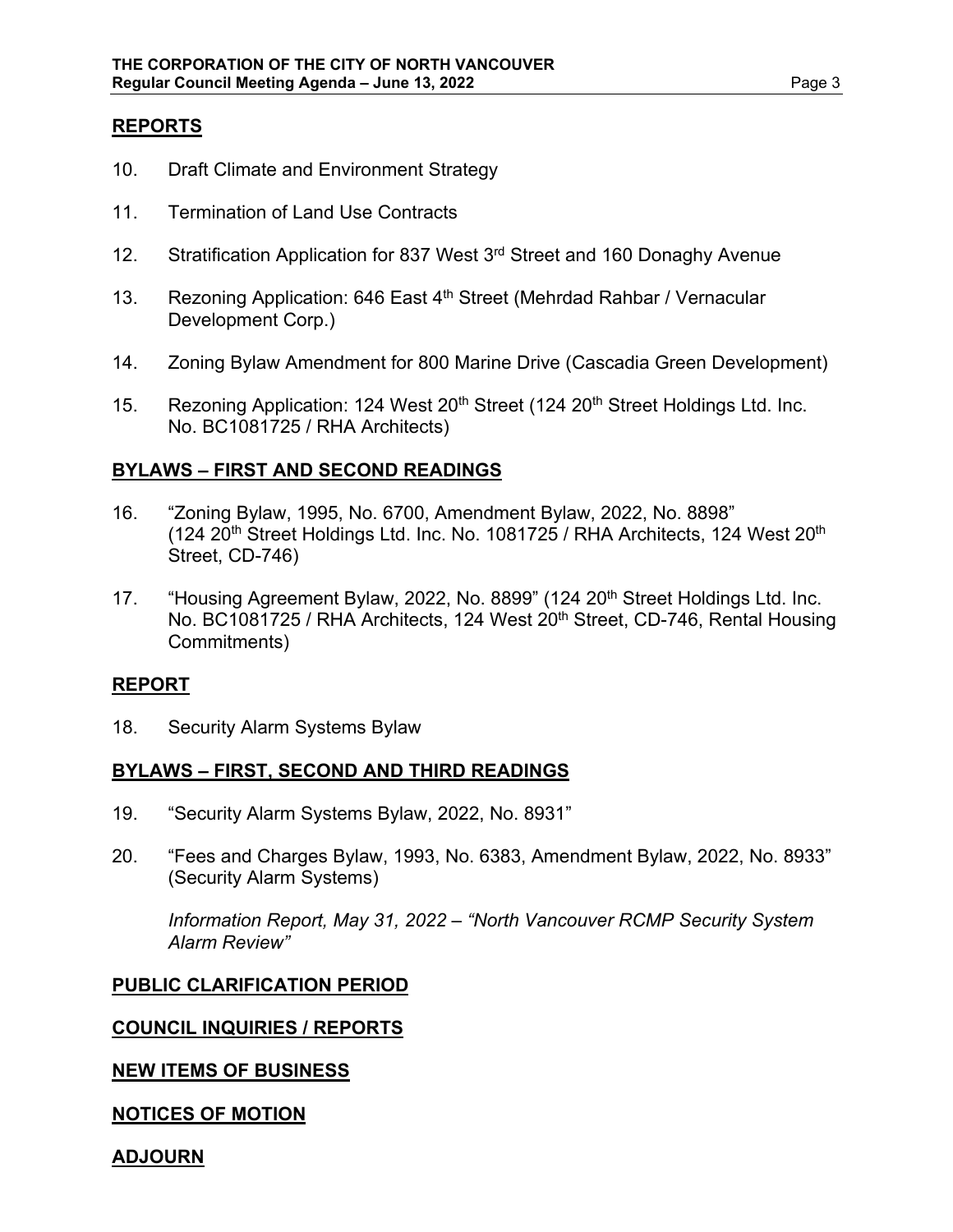## **CALL TO ORDER**

## **APPROVAL OF AGENDA**

1. Regular Council Meeting Agenda, June 13, 2022

### **ADOPTION OF MINUTES**

2. Regular Council Meeting Minutes, May 30, 2022

### **PROCLAMATION**

World Elder Abuse Prevention Day – June 15, 2022

### **PUBLIC INPUT PERIOD**

The Public Input Period is addressed in sections 12.20 to 12.28 of "Council Procedure Bylaw, 2015, No. 8500." The time allotted for each speaker addressing Council during the Public Input Period is 2 minutes, with the number of speakers set at 5 persons. Speakers' comments will be audio recorded, as well as live-streamed on the City's website, and will form part of the public record.

Speakers during the Public Input Period are permitted to join the meeting electronically via Webex or in person in the Council Chamber.

There are 2 ways to sign up to speak during the Public Input Period.

- 1) Speakers who choose to participate electronically must pre-register by 12:00 noon on the day of the Council meeting by completing the online form at cnv.org/PublicInputPeriod, or by phoning 604-990-4230 to provide contact information. Pre-registrants will receive instructions via email or phone on the afternoon of the Council meeting, including a request to connect to the meeting 15-30 minutes before the meeting start time.
- 2) Speakers who choose to participate in person must sign the speaker list located outside the Council Chamber between 5:30 and 5:55 pm on the day of the Council meeting.

If a speaker has written material to accompany their comments, the material must be sent to the Corporate Officer at clerks@cnv.org no later than 12:00 noon on the day of the Council Meeting.

The Public Input Period offers an opportunity to express comments only; Council is there to listen only and questions will not be responded to. Speakers must comply with the General Rules of Conduct set out in section 5.1 of "Council Procedure Bylaw, 2015, No. 8500" and may not speak with respect to items listed in section 12.25(2).

Speakers are not to address matters that refer to items from a concluded Public Hearing or Public Meeting. When a Public Hearing or Public Meeting is scheduled on the same evening's agenda, speakers are asked to only provide input when that matter comes forward for discussion on the agenda in order for the comments to be considered as part of the particular Public Hearing or Public Meeting. Otherwise the input cannot be considered or form part of the official record.

Please address the Mayor as "Your Worship" or "Mayor, followed by his/her surname". Councillors should be addressed as "Councillor, followed by their surname".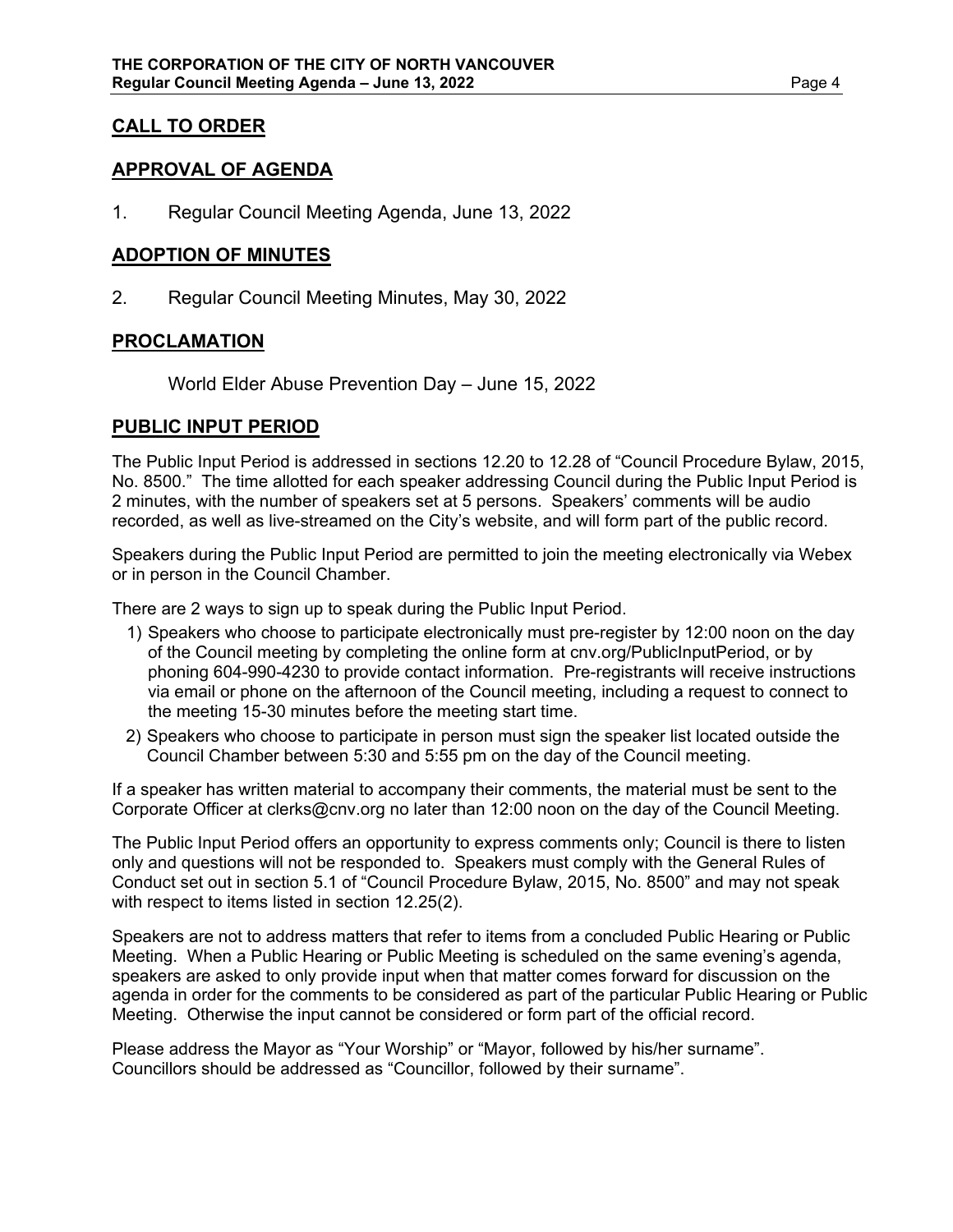## **CONSENT AGENDA**

Items \*3, \*4 and \*5 are listed in the Consent Agenda and may be considered separately or in one motion.

### **RECOMMENDATION:**

THAT the recommendations listed within the "Consent Agenda" be approved.

## **START OF CONSENT AGENDA**

### **BYLAWS – ADOPTION**

\*3. "Zoning Bylaw, 1995, No. 6700, Amendment Bylaw, 2022, No. 8903" (Polygon 229 Development Ltd. / Yamamoto Architecture, 1712 Lonsdale Avenue, CD-749), and Text Amendment to Centennial Theatre, 2300 Lonsdale Avenue, 116 East 23<sup>rd</sup> Street, and Norseman Park (Harry Jerome Neighbourhood Lands, CD-165)

### **RECOMMENDATION:**

THAT "Zoning Bylaw, 1995, No. 6700, Amendment Bylaw, 2022, No. 8903" (Polygon 229 Development Ltd. / Yamamoto Architecture, 1712 Lonsdale Avenue, CD-749), and Text Amendment to Centennial Theatre, 2300 Lonsdale Avenue, 116 East 23<sup>rd</sup> Street, and Norseman Park (Harry Jerome Neighbourhood Lands, CD-165) be adopted, signed by the Mayor and Corporate Officer and affixed with the corporate seal.

\*4. "Zoning Bylaw, 1995, No. 6700, Amendment Bylaw, 2022, No. 8917" (Krzysztof Szuk / Shenpai Ha, 639 East 4th Street, CD-751)

#### **RECOMMENDATION:**

THAT "Zoning Bylaw, 1995, No. 6700, Amendment Bylaw, 2022, No. 8917" (Krzysztof Szuk / Shenpai Ha, 639 East 4th Street, CD-751) be adopted, signed by the Mayor and Corporate Officer and affixed with the corporate seal.

### **CORRESPONDENCE**

\*5. Board in Brief, Metro Vancouver Regional District, May 27, 2022 – File: 01-0400-60-0006/2022

Re: Metro Vancouver – Board in Brief

### **RECOMMENDATION:**

THAT the correspondence from Metro Vancouver, dated May 27, 2022, regarding the "Metro Vancouver – Board in Brief", be received and filed.

## **END OF CONSENT AGENDA**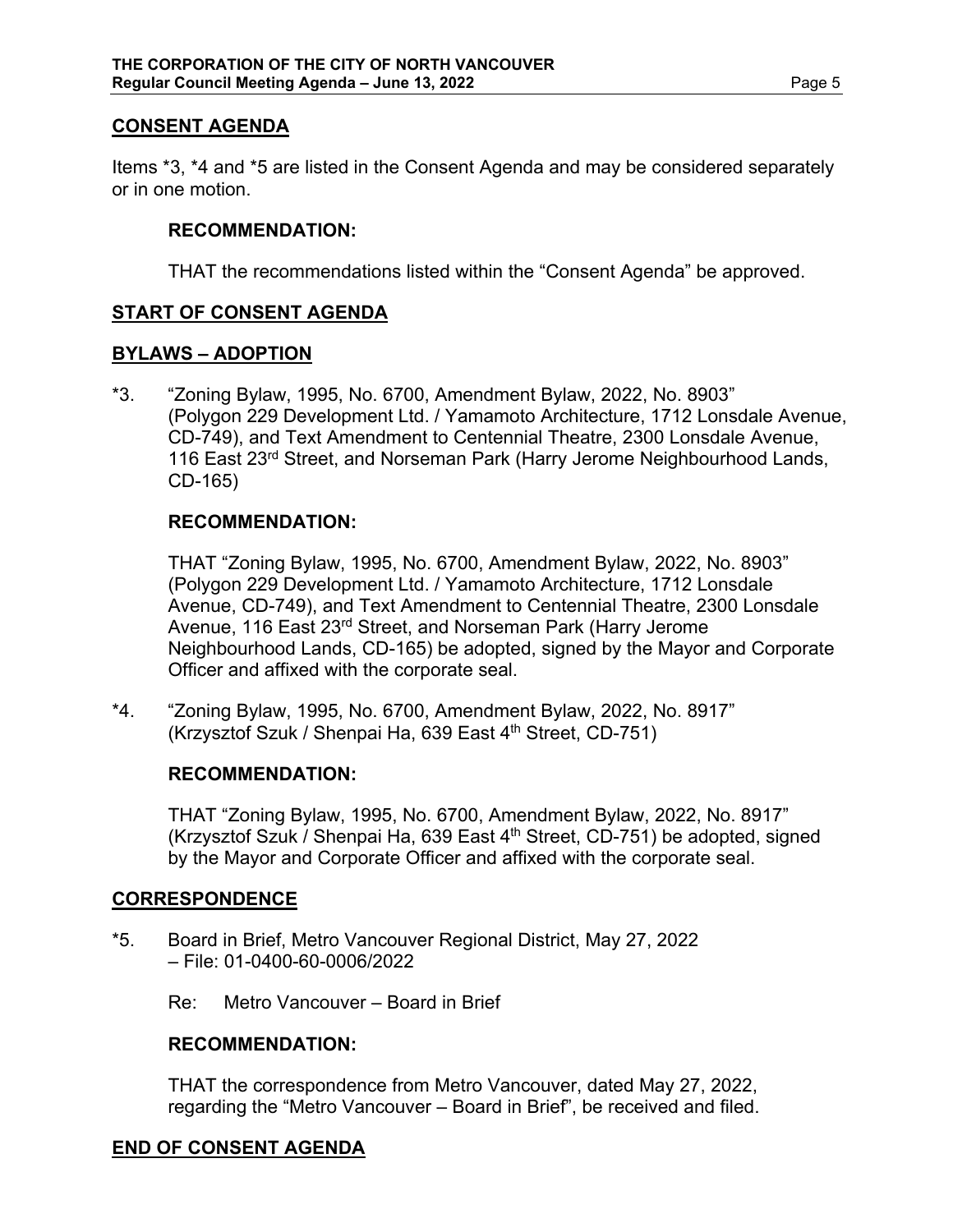## **PUBLIC HEARING / PUBLIC MEETING – 319-333 East 14th Street, 318-332 East 13th** Street, 313 East 14<sup>th</sup> Street, 1304-1324 St. Andrews Avenue, 231 East 15<sup>th</sup> Street, **and 1337 St. Andrews Avenue – 6:00 pm**

"Zoning Bylaw, 1995, No. 6700, Amendment Bylaw, 2022, No. 8930" (Vancouver Coastal Health / PCL Constructors Westcoast Inc., 319-333 East 14th Street, 318-332 East 13<sup>th</sup> Street, 313 East 14<sup>th</sup> Street, 1304-1324 St. Andrews Avenue, Amendment to CD-551) and the DVP No. PLN2021-00016 would support a variance for the Acute Care Facility at Lions Gate Hospital related to site coverage and bicycle parking requirements and an associated zoning amendment to permit vehicle parking off-site.

*Bylaw No. 8930 and DVP No. PLN2021-00016 to be considered under Items 6 and 7.* 

## **AGENDA**

Staff presentation Applicant presentation Representations from the public Questions of Council Motion to conclude the Public Hearing

## **BYLAW – THIRD READING**

6. "Zoning Bylaw, 1995, No. 6700, Amendment Bylaw, 2022, No. 8930" (Vancouver Coastal Health / PCL Constructors Westcoast Inc., 319-333 East 14th Street, 318-332 East 13<sup>th</sup> Street, 313 East 14<sup>th</sup> Street, 1304-1324 St. Andrews Avenue, Amendment to CD-551)

## **RECOMMENDATION:**

THAT "Zoning Bylaw, 1995, No. 6700, Amendment Bylaw, 2022, No. 8930" (Vancouver Coastal Health / PCL Constructors Westcoast Inc., 319-333 East 14th Street, 318-332 East 13<sup>th</sup> Street, 313 East 14<sup>th</sup> Street, 1304-1324 St. Andrews Avenue, Amendment to CD-551) be given third reading.

## **MOTION**

7. Development Variance Permit No. PLN2021-00016 (231 East 15<sup>th</sup> Street and 1337 St. Andrews Avenue) – File: 08-3400-20-0061/1

## **RECOMMENDATION:**

THAT Development Variance Permit No. PLN2021-00016 (231 East 15<sup>th</sup> Street and 1337 St. Andrews Avenue) be issued to Vancouver Coastal Health Authority, in accordance with Section 490 of the *Local Government Act*;

AND THAT the Mayor and Corporate Officer be authorized to sign Development Variance Permit No. PLN2021-00016, following adoption of "Zoning Bylaw, 1995, No. 6700, Amendment Bylaw, 2022, No. 8930" (Vancouver Coastal Health / PCL Constructors Westcoast Inc., 319-333 East 14th Street, 318-332 East 13th Street, 313 East 14<sup>th</sup> Street, 1304-1324 St. Andrews Avenue, Amendment to CD-551).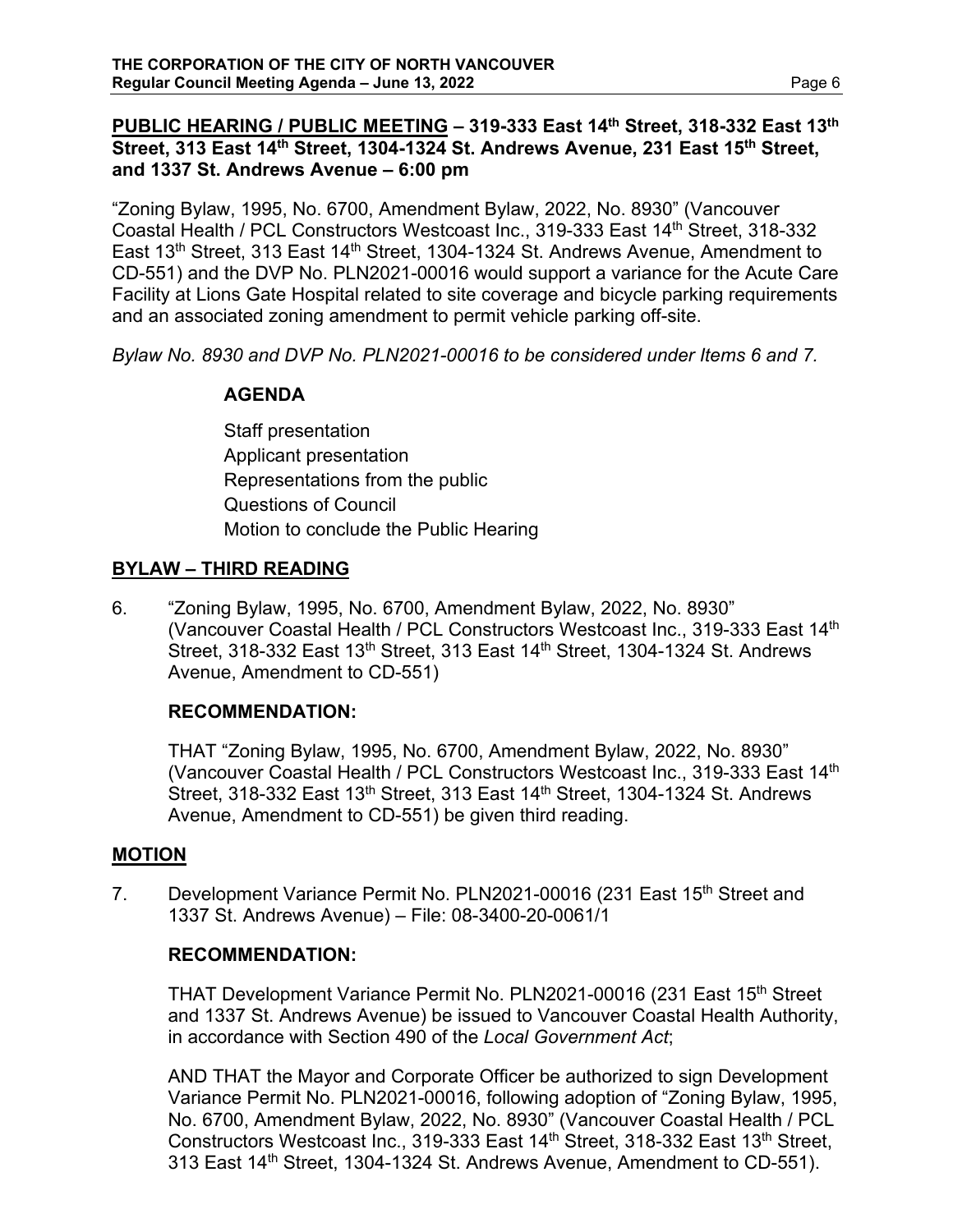### **BYLAWS – FIRST, SECOND AND THIRD READINGS**

8. "Zoning Bylaw, 1995, No. 6700, Amendment Bylaw, 2022, No. 8929" (Bill Curtis / Kuntjoro Architect Inc., 407 West 16<sup>th</sup> Street, CD-754)

### **RECOMMENDATION:**

THAT "Zoning Bylaw, 1995, No. 6700, Amendment Bylaw, 2022, No. 8929" (Bill Curtis / Kuntjoro Architect Inc., 407 West  $16<sup>th</sup>$  Street, CD-754) be given first, second and third readings.

*Application considered by Council on May 16, 2022; notice published on June 1 and June 8, 2022.* 

*No Public Hearing held*.

9. "Zoning Bylaw, 1995, No. 6700, Amendment Bylaw, 2022, No. 8928" (Update to Development Permit Guidelines to harmonize language with "Tree Bylaw, 2022, No. 8888")

### **RECOMMENDATION:**

THAT "Zoning Bylaw, 1995, No. 6700, Amendment Bylaw, 2022, No. 8928" (Update to Development Permit Guidelines to harmonize language with "Tree Bylaw, 2022, No. 8888") be given first, second and third readings.

*Application considered by Council on May 16, 2022; notice published on June 1 and June 8, 2022.* 

*No Public Hearing held*.

### **PRESENTATION**

Report to Our Community – Chair, Library Board, and Chief Librarian

*Information Report, June 1, 2022 – "City Library 2021 Report to Our Community"* 

### **PRESENTATION**

Draft Climate and Environment Strategy – Deputy Director, Planning and Development, and Planner 2, Environmental Sustainability

*Item 10 refers.*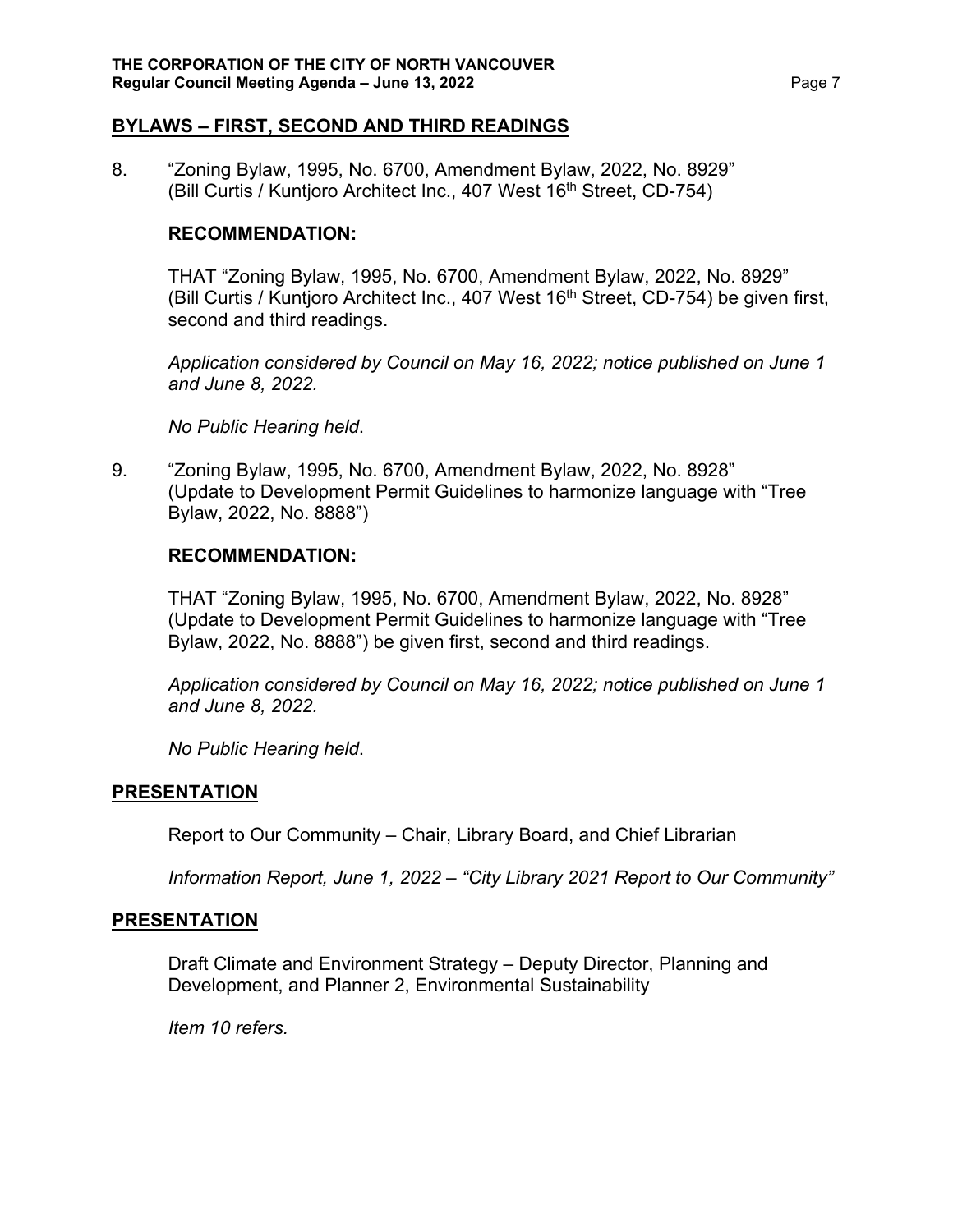## **REPORTS**

10. Draft Climate and Environment Strategy – File: 11-5280-20-0008/1

Report: Planner 2, June 1, 2022

#### **RECOMMENDATION:**

PURSUANT to the report of the Planner 2, dated June 1, 2022, entitled "Draft Climate and Environment Strategy":

THAT staff be directed to use the Draft Climate and Environment Strategy as the basis for community and stakeholder consultation;

THAT staff be directed to consider feedback from Council and the public to refine the Draft Climate and Environment Strategy;

THAT, having fulfilled the objectives outlined in the Terms of Reference, the Climate and Environment Task Force be concluded;

AND THAT the members of the Climate and Environment Task Force be thanked for their significant contributions.

11. Termination of Land Use Contracts – File: 06-2210-10-0004/1

Report: Planner 2, June 1, 2022

#### **RECOMMENDATION:**

PURSUANT to the report of the Planner 2, dated June 1, 2022, entitled "Termination of Land Use Contracts":

THAT staff be directed to bring forward a zoning amendment bylaw to rezone the lands identified in Table 1 of this report to existing zones that are most similar to the provisions of the respective Land Use Contracts.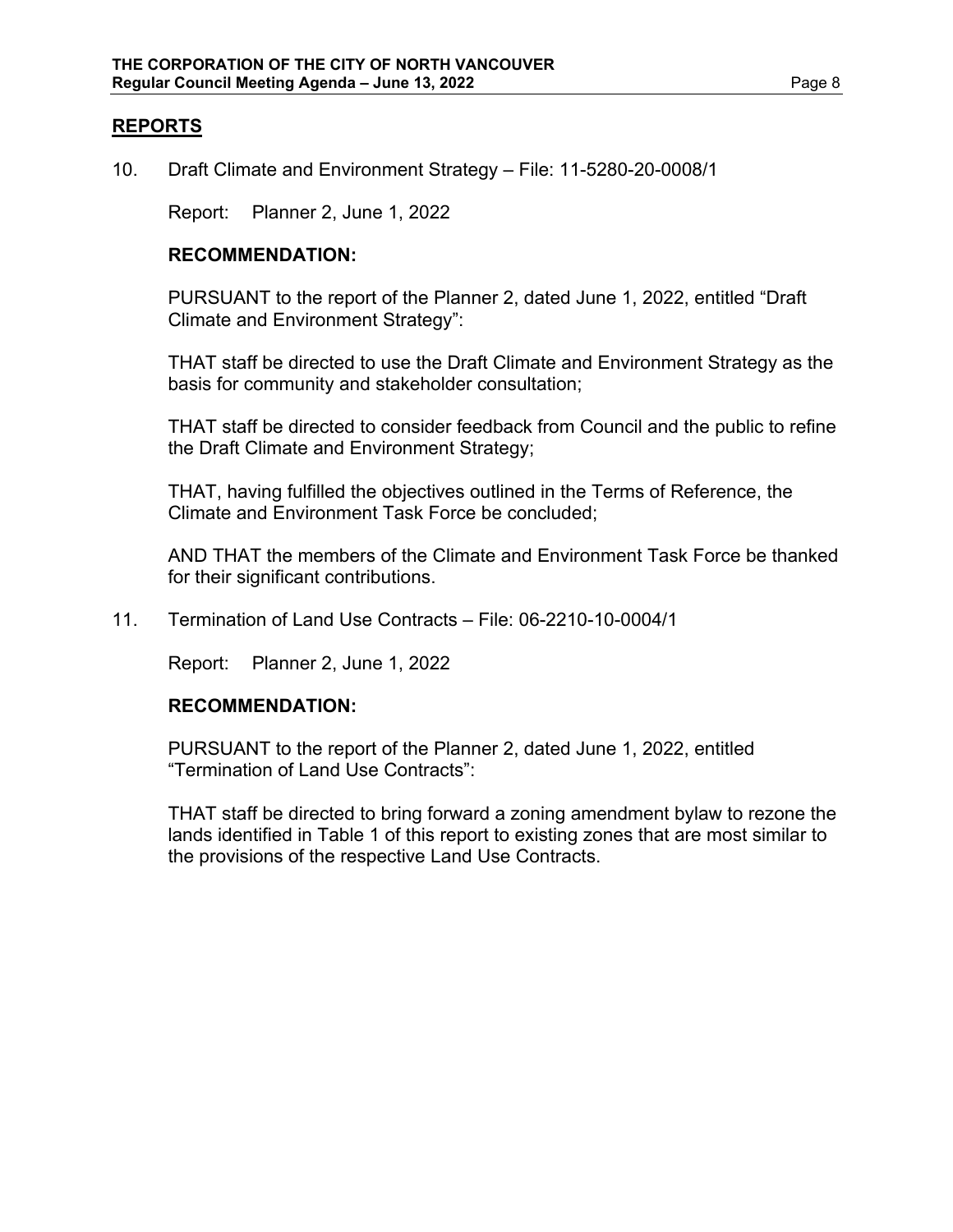### **REPORTS – Continued**

12. Stratification Application for 837 West 3<sup>rd</sup> Street and 160 Donaghy Avenue – File: 08-3300-20-0014/1

Report: Planner 1, June 1, 2022

### **RECOMMENDATION:**

PURSUANT to the report of the Planner 1, dated June 1, 2022, entitled "Stratification Application for 837 West 3<sup>rd</sup> Street and 160 Donaghy Avenue":

THAT, pursuant to Section 242(3)(a) of the *Strata Property Act*, the proposed strata plan for the conversion of previously occupied industrial and commercial buildings at 837 West 3<sup>rd</sup> Street and 160 Donaghy Avenue be approved, subject to issuance of the building permit and completion of the work contemplated therein;

AND THAT the Mayor and Corporate Officer be authorized to approve the plan, subject to fulfillment of the conditions of building permit issuance and completion of the work contemplated therein, and sign the necessary documentation to give effect to this motion.

13. Rezoning Application: 646 East 4<sup>th</sup> Street (Mehrdad Rahbar / Vernacular Development Corp.) – File: 08-3400-20-0069/1

Report: Planner 1, June 1, 2022

#### **RECOMMENDATION:**

PURSUANT to the report of the Planner 1, dated June 1, 2022, entitled "Rezoning Application: 646 East 4<sup>th</sup> Street (Mehrdad Rahbar / Vernacular Development Corp.)":

THAT the application submitted by Mehrdad Rahbar / Vernacular Development Corp., to rezone the property located at 646 East  $4<sup>th</sup>$  Street from a One-Unit Residential 1 (RS-1) Zone to a One-Unit Residential 2 (RS-2) Zone, be considered and no Public Hearing be held, in accordance with the *Local Government Act;*

THAT notification be circulated in accordance with the *Local Government Act;*

AND THAT the community benefits outlined in the report be secured, through agreements at the applicant's expense and to the satisfaction of staff.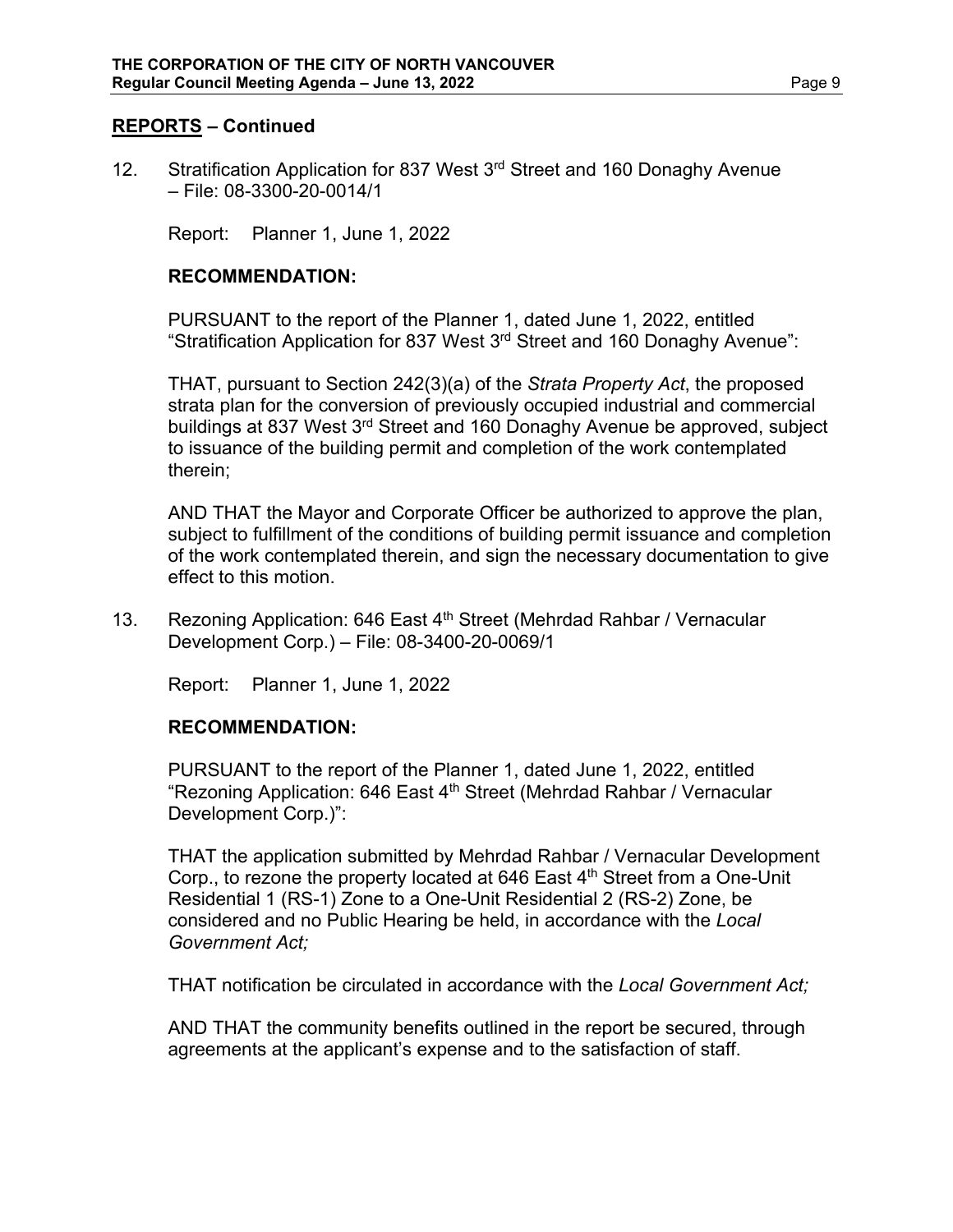### **REPORTS – Continued**

14. Zoning Bylaw Amendment for 800 Marine Drive (Cascadia Green Development) – File: 08-3400-20-0065/1

Report: Planner 2, June 1, 2022

#### **RECOMMENDATION:**

PURSUANT to the report of the Planner 2, dated June 1, 2022, entitled "Zoning Bylaw Amendment for 800 Marine Drive (Cascadia Green Development)":

THAT the application submitted by Cascadia Green Development Company / WA Architects Ltd., to rezone the property located at 800 Marine Drive from Special Commercial (CS-3) Zone to Comprehensive Development (CD-755) Zone, be considered and no Public Hearing be held, in accordance with the *Local Government Act*;

THAT notification be circulated in accordance with the *Local Government Act;*

AND THAT the community benefits listed in the report section "Density Bonus and Community Benefits" be secured, through agreements at the applicant's expense and to the satisfaction of staff.

15. Rezoning Application: 124 West  $20<sup>th</sup>$  Street (124  $20<sup>th</sup>$  Street Holdings Ltd. Inc. No. BC1081725 / RHA Architects) – File: 08-3400-20-0048/1

Report: Development Planner, June 1, 2022

#### **RECOMMENDATION:**

PURSUANT to the report of the Development Planner, dated June 1, 2022, entitled "Rezoning Application: 124 West 20<sup>th</sup> Street (124 20<sup>th</sup> Street Holdings Ltd. Inc. No. BC1081725 / RHA Architects)":

THAT "Zoning Bylaw, 1995, No. 6700, Amendment Bylaw, 2022, No. 8898" (124 20<sup>th</sup> Street Holdings Ltd. Inc. No. BC1081725 / RHA Architects, 124 West 20<sup>th</sup> Street, CD-746) and "Housing Agreement Bylaw, 2022, No. 8899" (124 20<sup>th</sup>) Street Holdings Ltd. Inc. No. BC1081725 / RHA Architects, 124 West 20<sup>th</sup> Street, CD-746, Rental Housing Commitments) be considered and referred to a Public Hearing;

THAT notification be circulated in accordance with the *Local Government Act*;

THAT the community benefits listed in the report section "Density Bonus and Community Benefits" be secured through agreements at the applicant's expense and to the satisfaction of staff;

AND THAT the Mayor and Corporate Officer be authorized to sign the necessary documentation to give effect to the motion.

*Items 16 and 17 refer.*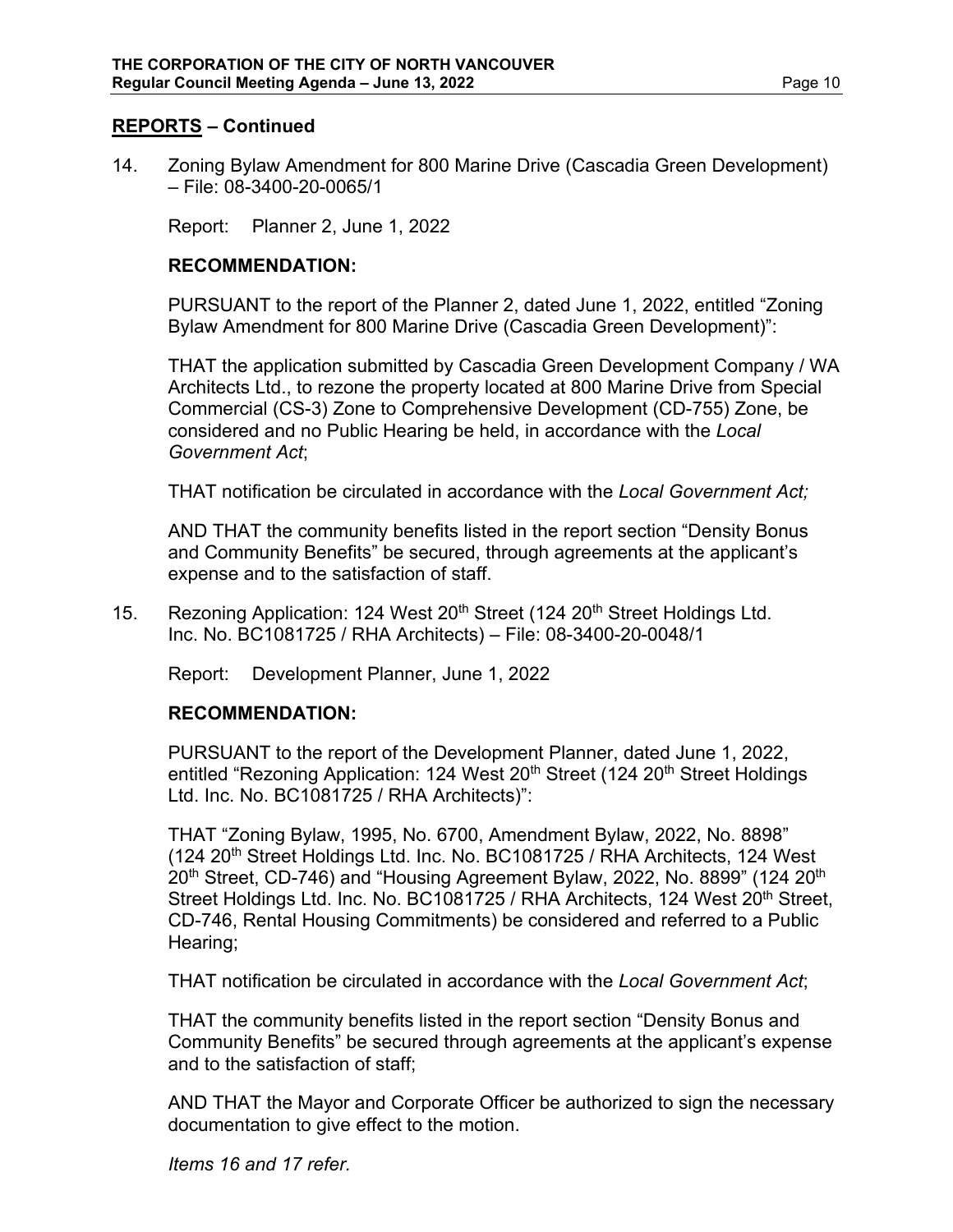### **BYLAWS – FIRST AND SECOND READINGS**

16. "Zoning Bylaw, 1995, No. 6700, Amendment Bylaw, 2022, No. 8898"  $(124 20<sup>th</sup>$  Street Holdings Ltd. Inc. No. 1081725 / RHA Architects, 124 West 20<sup>th</sup> Street, CD-746)

### **RECOMMENDATION:**

THAT "Zoning Bylaw, 1995, No. 6700, Amendment Bylaw, 2022, No. 8898" (124 20<sup>th</sup> Street Holdings Ltd. Inc. No. 1081725 / RHA Architects, 124 West 20<sup>th</sup> Street, CD-746) be given first and second readings.

17. "Housing Agreement Bylaw, 2022, No. 8899" (124 20<sup>th</sup> Street Holdings Ltd. Inc. No. BC1081725 / RHA Architects, 124 West 20<sup>th</sup> Street, CD-746, Rental Housing Commitments)

### **RECOMMENDATION:**

THAT "Housing Agreement Bylaw, 2022, No. 8899" (124 20<sup>th</sup> Street Holdings Ltd. Inc. No. BC1081725 / RHA Architects, 124 West 20<sup>th</sup> Street, CD-746, Rental Housing Commitments) be given first and second readings.

### **REPORT**

18. Security Alarm Systems Bylaw – File: 14-7400-01-0001/2022

Report: Manager, Police Support Services, RCMP, June 1, 2022

### **RECOMMENDATION:**

PURSUANT to the report of the Manager, Police Support Services, RCMP, dated June 1, 2022, entitled "Security Alarm Systems Bylaw":

THAT the following bylaws be considered:

- "Security Alarm Systems Bylaw, 2022, No. 8931"; and
- "Fees and Charges Bylaw, 1993, No. 6383, Amendment Bylaw, 2022, No. 8933".

*Items 19 and 20 refer.*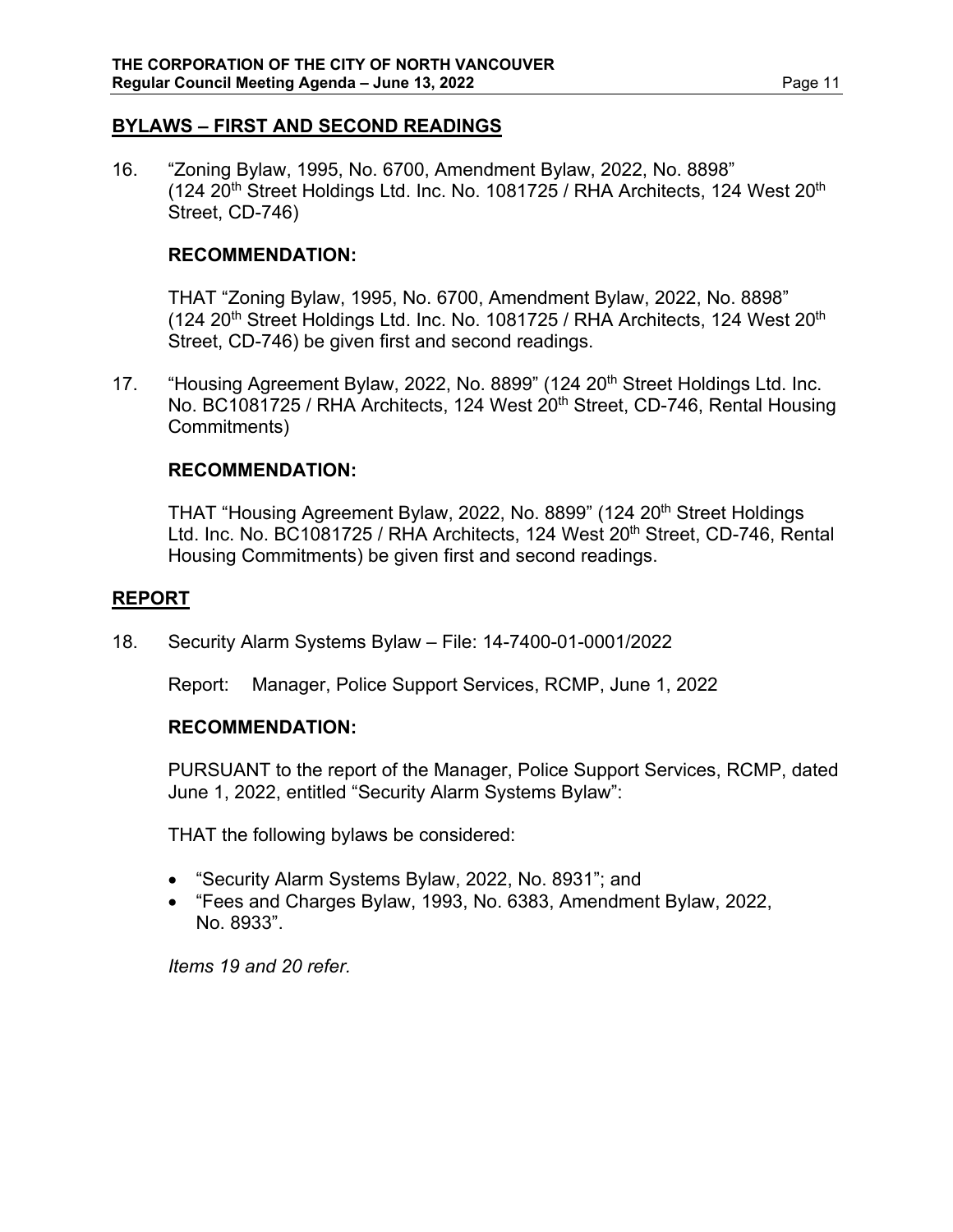### **BYLAWS – FIRST, SECOND AND THIRD READINGS**

19. "Security Alarm Systems Bylaw, 2022, No. 8931"

### **RECOMMENDATION:**

THAT "Security Alarm Systems Bylaw, 2022, No. 8931" be given first, second and third readings.

20. "Fees and Charges Bylaw, 1993, No. 6383, Amendment Bylaw, 2022, No. 8933" (Security Alarm Systems)

### **RECOMMENDATION:**

THAT "Fees and Charges Bylaw, 1993, No. 6383, Amendment Bylaw, 2022, No. 8933" (Security Alarm Systems) be given first, second and third readings.

*Information Report, May 31, 2022 – "North Vancouver RCMP Security System Alarm Review"* 

## **PUBLIC CLARIFICATION PERIOD**

The Public Clarification Period is limited to 10 minutes in total and is an opportunity for the public to ask a question regarding process or clarification on an item on the Regular Council Agenda. The Public Clarification Period concludes after 10 minutes and the Regular Council Meeting reconvenes.

### **COUNCIL INQUIRIES / REPORTS**

### **NEW ITEMS OF BUSINESS**

**NOTICES OF MOTION**

**ADJOURN**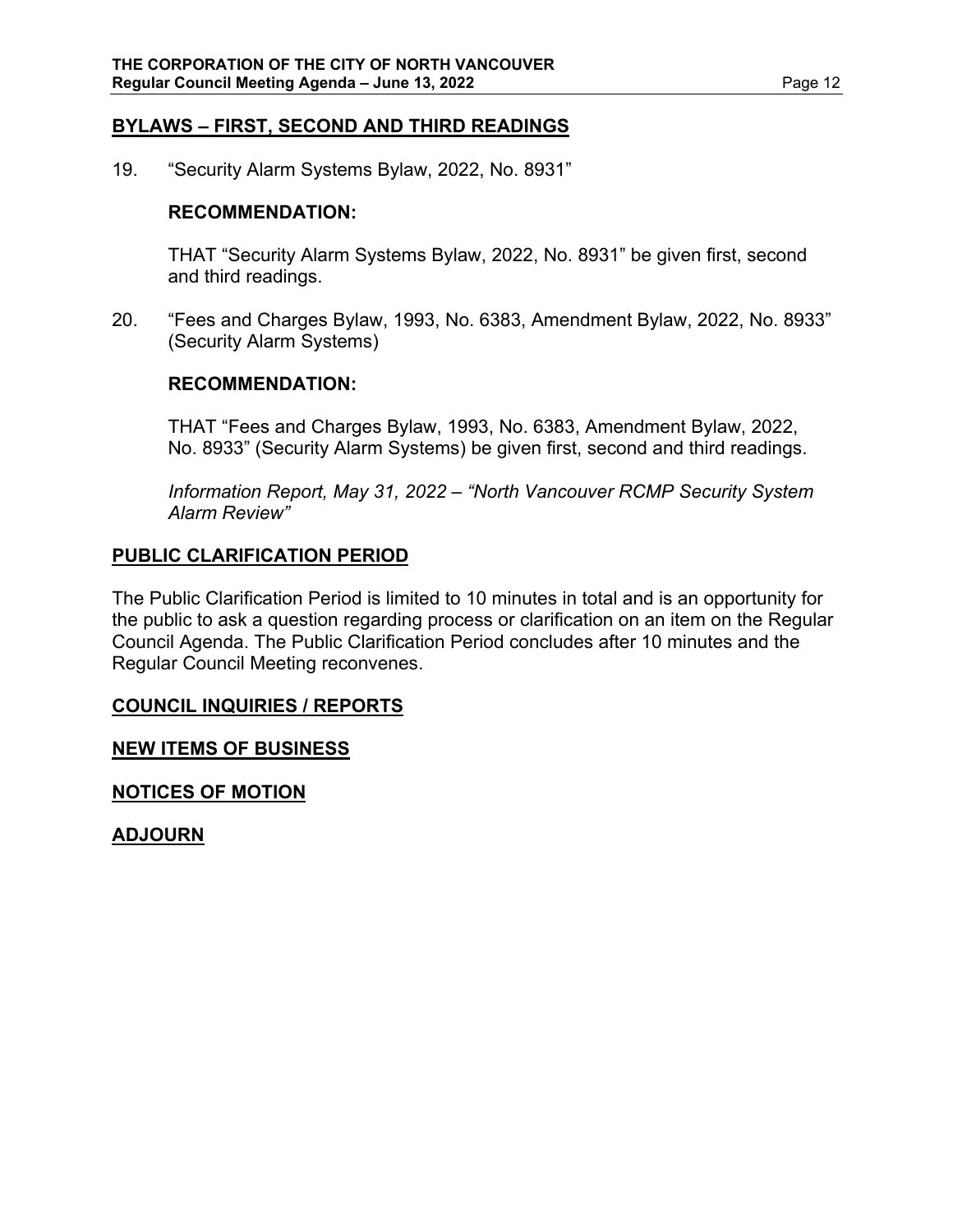**THE CORPORATION OF THE CITY OF NORTH VANCOUVER**



# **PUBLIC HEARING / PUBLIC MEETING GUIDELINES**

The purpose of **Public Hearings** is to provide members of the public an opportunity to make representations to Council regarding proposed changes to zoning bylaws, heritage designations or the Official Community Plan. Public Hearings are included as part of a Regular Council agenda and governed by the provisions of the *Local Government Act***.** 

The purpose of **Public Meetings** is to provide members of the public an opportunity to make representations to Council regarding various issues and/or proposed changes that do not require a Public Hearing, such as a Development Variance Permit or Temporary Use Permit. North Vancouver residents can participate in the civic process of a Public Meeting that may affect their community, property and interests.

All persons who believe their interest in property is affected by a proposed bylaw or permit are afforded a reasonable opportunity to be heard, voice concerns or present written submissions regarding matters contained within the bylaw/permit.

All written submissions and representations made at a Public Hearing or Public Meeting will form part of the official public record. Minutes of the Public Hearing/Public Meeting and a video recording of the proceedings will be posted on the City's website at cnv.org.

To provide written input: All written submissions must include your name and address. If this information is not provided, it cannot be included as part of the public record. Email submissions sent to the Corporate Officer at [input@cnv.org](mailto:input@cnv.org) are preferred, and hand-delivered or mailed submissions will also be accepted. **The deadline to submit written submissions is 12:00 noon on the day of the Public Hearing/Public Meeting.**

## To speak at a Public Hearing or Public Meeting:

In person at City Hall: On the day of the meeting, a sign-up sheet will be available in the lobby, outside the Council Chamber, from 5:30pm. Enter City Hall through the doors at the southwest corner of the building (off 13th Street) after 5:30pm.

Via Webex/phone: Pre-register by completing the online form at cnv.org/PublicHearings, or by phoning 604-990-4230 to provide contact details, so call-in instructions can be forwarded to you. **All Webex/phone pre-registration must be submitted no later than 12:00 noon on the day of the Public Hearing/Public Meeting**.

Non-registered speakers: Speakers who have not pre-registered will also have an opportunity to provide input. Once all registered speakers have spoken, the Mayor will call for a recess to allow time for additional speakers to phone in or speak in person. Call-in details will be displayed on-screen during the livestream at cnv.org/ LiveStreaming.

*Continued…*